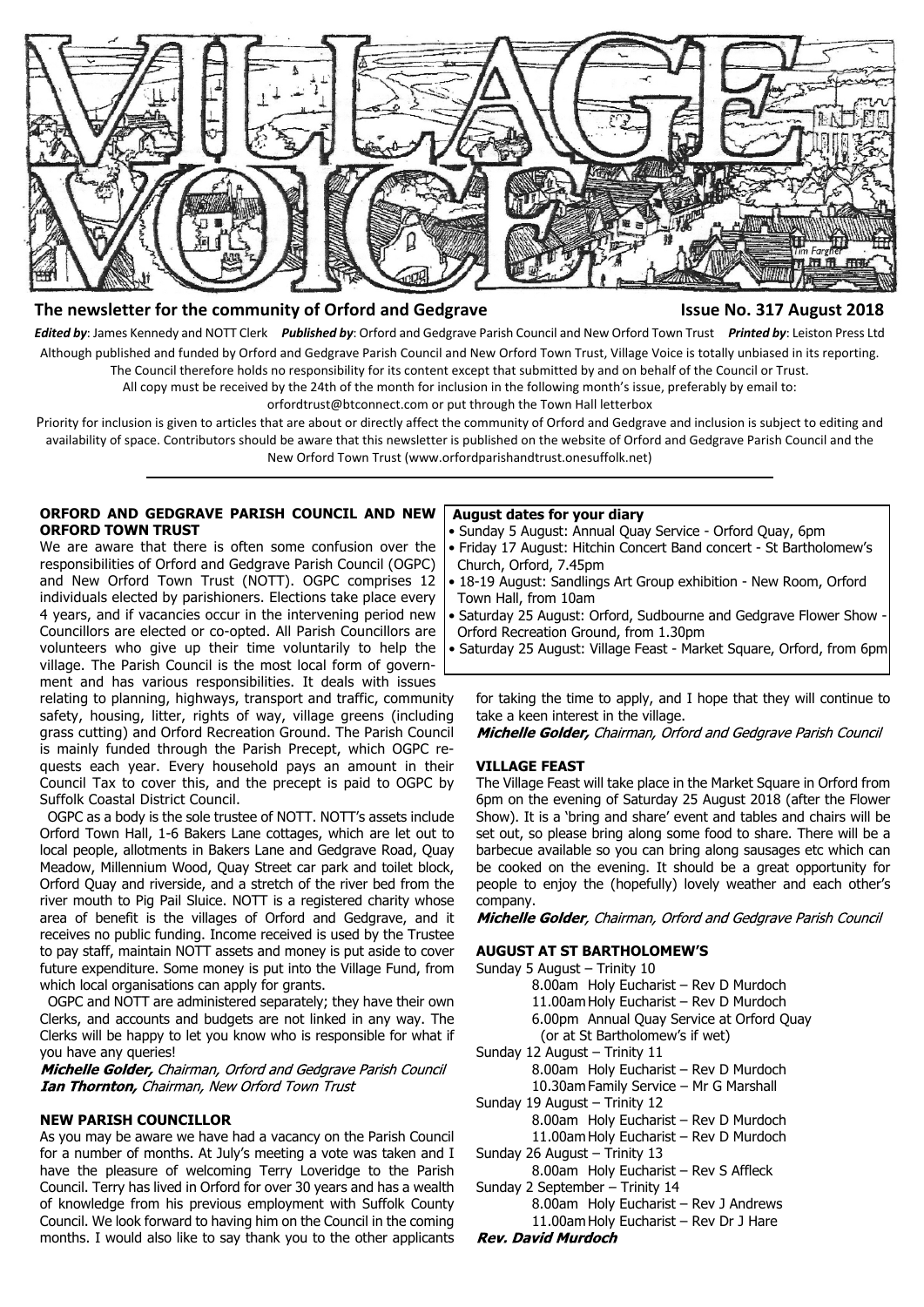# **AUGUST AT ORFORD METHODIST CHURCH**

| Sunday 5 August 10.30am  |     | Stephen Caley - Picnic Lunch |
|--------------------------|-----|------------------------------|
|                          | 6pm | 30th ANNUAL OUAY SERVICE     |
| Sunday 12 August 10.30am |     | SONGS OF PRAISE              |
| Sunday 19 August 10.30am |     | Stephen Caley                |
|                          | 5pm | informal TEA TABLE SERVICE   |

Sunday 26 August 10.30am Rev Martin Dawes – COMMUNION

 30th ANNUAL QUAY SERVICE on Sunday 5 August – hopefully with fine weather. Monsignor Tony Rogers from Aldeburgh Roman Catholic Church is the preacher with the Suffolk Phoenix Band to lead the singing. The Jubilee Sailing Trust will receive our support and donations. You are warmly invited to attend along with a comfy chair too! If the evening turns out to be a rainy one the service will take place in the Parish Church.

#### All the usual weekly events continue:

Monday's Tea Room open 12noon–4pm – visit with us – excellent food and much more – no need to book your table!

 Wednesday Lunch served at 12.30pm – bookable for this meal **–** BUT PLEASE NOTE: the summer break will take place on Wednesday 15 and 22 August – resuming on Wednesday 29 August.

 Inspirational Painting sessions will commence again early October.

 There will be a picnic lunch provided after the Sunday Service on 5 August and 2 September – commencing the Autumn/Winter Soup and Pud on the first Sunday in October.

 HARVEST THANKSGIVING – Sunday, 16 September – as always donations of grocery, produce & flowers greatly appreciated. The 10.30am service will be followed by Harvest Lunch to which you are invited.

We were delighted that many friends, some 40 or so, from near and far came together for our very first Summer Tea Party which was held on Sunday 24 June in Sudbourne Village Hall. The tables were laden with sandwiches, scones, cakes and much more – tea pots were filled and refilled and cooler drinks available too. A very belated 40th birthday cake (Liovet and Louise) was also shared. Children played whilst adults chatted away – and put their minds to the 'brain teasers' provided. In all a very happy, enjoyable and successful event. Our many thanks to all those who helped – Stephen Y, Karen and George, Laurian, Irene, Liovet, Angus, Louise, Pam and Stephen. Thanks too to Michelle who provided many of the cakes.

 The July 'after Sunday service Picnic Lunch' was appreciated by all in attendance –with an opportunity to indulge in ice cream & strawberries!

 POPPY FESTIVAL: alongside the amazing support received from Poppy Knitters it has been decided to hold a Poppy Festival to mark the 100 years of the end of the First World War. The Festival will be held on Saturday, Sunday and Monday, 27–29 October. There are lots of developing ideas and further contributions/ideas toward the Festival are most welcome. Proceeds together with the continuing sale of knitted poppies will go to The Royal British Legion and Help for Heroes. **Stephen Caley** 

#### **ORFORD SPORTS AND RECREATION CLUB**

Thank you to everybody who supported the club during the televised England world cup matches. That's what the club is best at - bringing people together (but it would have been much better if we'd won it!).

The club will be open for club nights on Sunday, Monday and Friday evenings from 8:30pm as usual during August.

- Thursday 9 August: Bike meet night, from 6pm. Come along for a burger and chips, drink and chat (as usual, bike not compulsory)
- Friday 24 August: Bingo night, 8pm
- Saturday 25 August: the club will be open for all facilities during the Flower Show.

Mark Smy, OSRC Secretary, tel 450358

# **ORFORD & GEDGRAVE FLOWER SHOW**

The 2018 Flower Show is coming, and as always we rely completely on kind offers of help to prepare the showground on the Friday, and to run the side stalls on Show Day itself. This year's show follows the tried and tested format, and I hope will include the Tug of War once again. If you can spare an hour or so helping set up the show ground on Friday between 0900 and 1500 it will be really appreciated. There is a whole range of activities from hanging bunting and painting white lines through to placing straw bales, so something for everyone! And if you have any members of the next generation of show goers around, they can have fun helping as well, bring them along!

 We also need helpers to man the side shows on Saturday. I know from personal experience it is great fun to become a 'Showman' or 'Showlady' even if it is just for one shift! So, if there is a bit of 'extrovert' hiding inside you why not let it out for a while... roll up, roll up... volunteers this way please - the more the merrier!

So, don't be shy please get in touch if you can help.<br>**Stephen Worrall**, 450095, stephen.j.worrall@gmail.com

#### **REFRESHMENTS AT ORFORD FLOWER SHOW**

At this year's Flower Show a group of volunteers will be working hard at the Recreation Ground Pavilion to provide refreshments on Saturday 25 August. We will be serving hot and cold drinks and a variety of delicious cakes. All money raised on the day will go to the Recreation Ground Charity towards the upkeep of the Pavilion and the tennis courts, so please do come and have a sit down and enjoy a break, and help us to raise some money for these valuable village amenities. We would be very pleased to accept donations of cakes, which can be dropped off at the Pavilion (in the kitchen) or Friends Garage on the morning of the Flower Show. Thank you!

**Anne Macro** 

# **FLOWER SHOW TOMBOLA 2018**

As usual this year we will have the Tombola at the Flower Show and as usual it will help generate the income to enable the Flower Show itself to continue.

 So please expect someone to be knocking on your door in early to mid-August, asking for your support in providing bottles and other prizes for the tombola, which year-on-year seems to have a never-ending queue of customers.

 Additionally, can we also ask your help in this collection process. We need someone to collect in the Potkins Lane area and someone else in the Mundays Lane area, but if you can help elsewhere, maybe Sudbourne or Iken or other parts of Orford, that would be great as well. It will only take a few hours of your time and at a time to suit yourself. Please call if you can or leave a message.

Mike and Polly Sharkey, 01394 450959

# **RNLI COLLECTIONS IN ORFORD ON SATURDAY 4 AUGUST 2018**

I am planning to run the collections in Orford again this year on Saturday 4 August. Last year we collected outside the Town Hall, Pump Street Bakery, Orford Stores and on the Quay. If anyone would be willing to do an hour's stint for me I would be very grateful if you could either email me on:

dianampaterson@btinternet.com or telephone on 01394 450771. Diana Grayburn

# **SUDBOURNE HALL CRICKET CLUB**

It feels like a sparse month for cricket, however at the time of writing we haven't won a game in all of July, which sounds dramatic but we missed a weekend of league cricket due to fixture scheduling and had our annual Presidents game v Sir Edward Greenwell XI which was a wonderfully close match going to the last over. In the interest of landlord & tenant harmony, clearly, I engineered a result that would continue Sir Edward's benevolence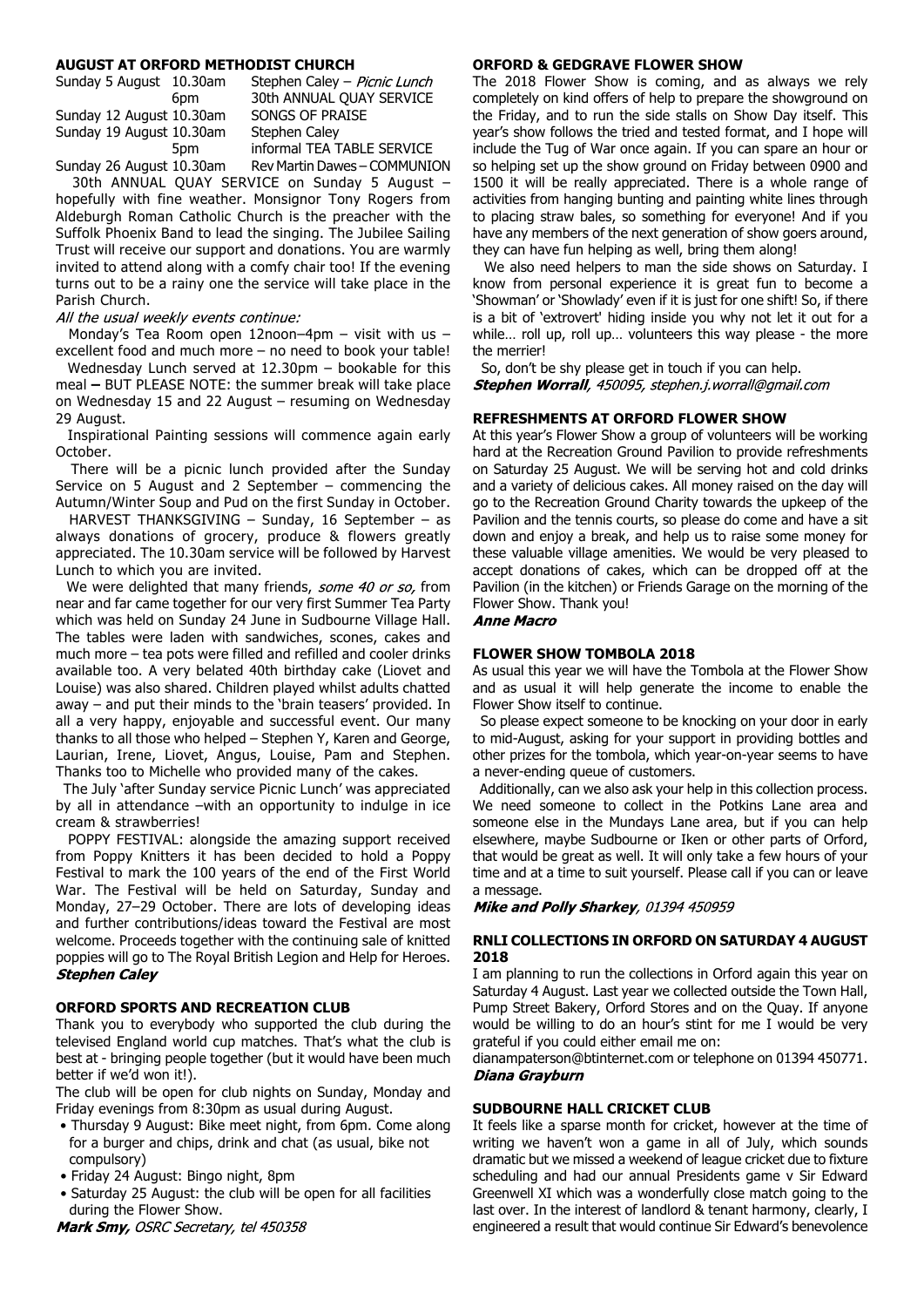towards the club…! Jokes aside, it was a wonderfully supported day, with great weather and of course a fantastic tea. In league news, we have lost two games very closely recently after a great bounce-back win at the end of June against Gt Bromley at home.

We have a tricky end of the season with resurgent teams, making this league very difficult to predict with so many evenly matched clubs. We have home games on 28 July and 11 and 18 August, all starting at 1pm. We have more and more visitors on match days and it's really wonderful to see the increasing support of the club. At the next report, we will be at the business end the season and will know whether we're fighting for promotion or holding off for relegation – the league is getting that close. Wish us luck!

# **Scott Hunt - Club Captain**

# **ORFORD TENNIS, SUMMER 2018**

At last, the tennis court is finished and looks wonderful. We are very grateful to all who donated generously and the final sum received from our County Councillor, Andrew Reid's allowances and locality funds helped enormously. We are now looking into getting the lights up and running again and sourcing netball posts and football nets for the multi-court, so that it can be used all year round.

 The Ladies Tennis Tournament will be on Tuesday 14 August starting at 9 am. It's not necessary to sign in with a partner as we play as individuals. It will cost £3 a head to play. The Mixed Doubles Tournament will be on the following day starting at 4pm and this will be £5 for a couple. Please let me know by 10 August if you would like to enter.

Diana (Paterson) Grayburn

# **GARDENING CLUB**

# The Flower Show, Saturday 25 August

The Gardening Club will be having a stall at this event for the second year. Last year's was a huge success and enabled us to meet many new people with an interest in plants, gardens and allotments. This year we will be demonstrating how we can all be more environmentally friendly as well. We will also be having a Plant Stall and selling bunches of flowers, vegetables and fruit and any garden associated items – so please contribute what you can on the day or before, via Polly. If you are entering the Flower Show Competitions, we would appreciate any donations of items which weren't up to the standard on the day! We love everything. There will also be an opportunity for HALF PRICE MEMBERSHIP (£7.50) for the rest of 2018!

# **Coach Trip to East Ruston Old Vicarage**

On Wednesday 4 July, thirty-six of us travelled to Norfolk to visit this amazing and innovative garden. Some of us had been before and for some it was their first visit but without exception we were all impressed by the continuing development of this garden. Of course, we all took ideas home with us to implement – though perhaps on a less grand scale. Thank you to everyone who showed some much appreciation of the garden and to us for arranging the trip! This is definitely the kind of inspiration we want to share in our Gardening Club.

# **Tasters for the Autumn**

- Friday 7 September Foraging for lunch at the Froize with Vivia Bamford and David Grimwood – a few places left for the talk and lunch but the foraging walk is full.
- Tuesday 18 September Launch of our new 'Pop-up Open Garden' at Iken in the afternoon! Members sharing their gardens with other members. More info later.
- Thursday 4 October Drought Resistant Planting with Ben Potterton of Blacksmiths Nursery. A must, considering this summer…
- Wednesday 10 October Afternoon car-sharing trip to Orchard Barn Ringshill for members only. This is a social enterprise specialising in traditional building projects, large and small. We will have a tour of their site, look at their composting, planting and sustainable vegetable beds plus tea and cake of course!
- Thursday 1 November Colour Theory for Gardeners with Neil

Ludmon and the Eric Mason Shield Competition.

• Thursday, 6th December – AGM and Social Evening Supper**!** Always great fun!

Thank you all for reading our articles and we hope to welcome you in the future to an event or as a new member!

# **Polly Sharkey**

# **CARPET BOWLS**

Carpet Bowls is a game almost anybody can play and is very similar to the outdoor game with which most people will be familiar. It is an indoor game of course, played on a mat about 10 metres long by 2 metres wide with a circular disc placed in the centre of the mat. Ideally it is played with 2 teams of 4 players having 2 woods each, who bowl their woods alternately towards the jack, which is positioned at the opposite end to where the bowler is standing. The bowls are biased and when bowled have to go around the circular disc to reach the jack. As in normal bowls the wood nearest the jack is the winner of each end.

 The game has been played in this area for about 30 years with a club meeting in Orford Town Hall on Tuesday evenings at 7.00pm from September to early April, and another club meeting in Sudbourne Village Hall on Wednesday evenings, also at 7.00pm, from September to the end of July with a break in August. All the equipment is provided, with both clubs charging a Green Fee of £2.00 per person for each evening, and both clubs have a policy of providing the first three evenings free of charge to new players. Although they are separate clubs, there are some people who play at both venues each week.

 Orford play competitively in the Heritage Coast Carpet Bowls League and this coming season will be in the First Division after being promoted from the Second Division as champions last season. Sudbourne do not play competitively, only the occasional friendly match. Both clubs would welcome anyone interested in playing this enjoyable game, so when the new season commences on Tuesday, 4 September at Orford and Wednesday 5 September 5 at Sudbourne, why not come and give it a try. No experience is necessary as it is an easy game to learn and can be played by both young and those not so young.

 For further details, the contact for Orford is David Emeny on 01394 450687 and Sudbourne is Terry Bugg on 01394 450543 (email gwenandterry@btinternet.com)

# **David Emeny and Terry Bugg**

# **SAVE OUR SUFFOLK ESTUARY FUNRAISING EVENT: An exhibition of paintings by Susanna MacInnes**

All are welcome to drinks on Saturday 11 August from 6-9pm at the Aldeburgh Gallery, 143 High Street. Preview paintings on the website www.pindroppainting.com or Instagram Pindroppainter. 10% of painting sales and 50% of card sales on the day will go to the Alde and Ore Estuary Trust. The exhibition runs from 9-15 August 2018.

 The Alde and Ore win hands down as Susanna's favourite location to paint. It's where she spent happy times as a child painting alongside her grandfather, Robin Forestier-Walker. Coining the name "Pindroppainter" Susanna drops a pin on a map and paints on location using oils. Reflected light and atmosphere are her inspiration.

**Clare Greenwell** 

# **FAMILY CONCERT: HITCHIN CONCERT BAND ON TOUR**

A concert of light music for all the family with proceeds to go to St Bartholomew's Church. Programme includes Spain (Chick Corea), Soirées Musicales by Rossini/arr. Benjamin Britten, South Pacific, Holst Suite No. 2, Elegy for Miles Davis, Tahiti Trot and other short, fun pieces. Friday 17 August 2018, 7.45pm at St Bartholomew's Church, Orford. Entry by programme, £10 adult, £5 children over 5. Available on the door by phoning 07702 250123 to reserve.Jacki Maslin